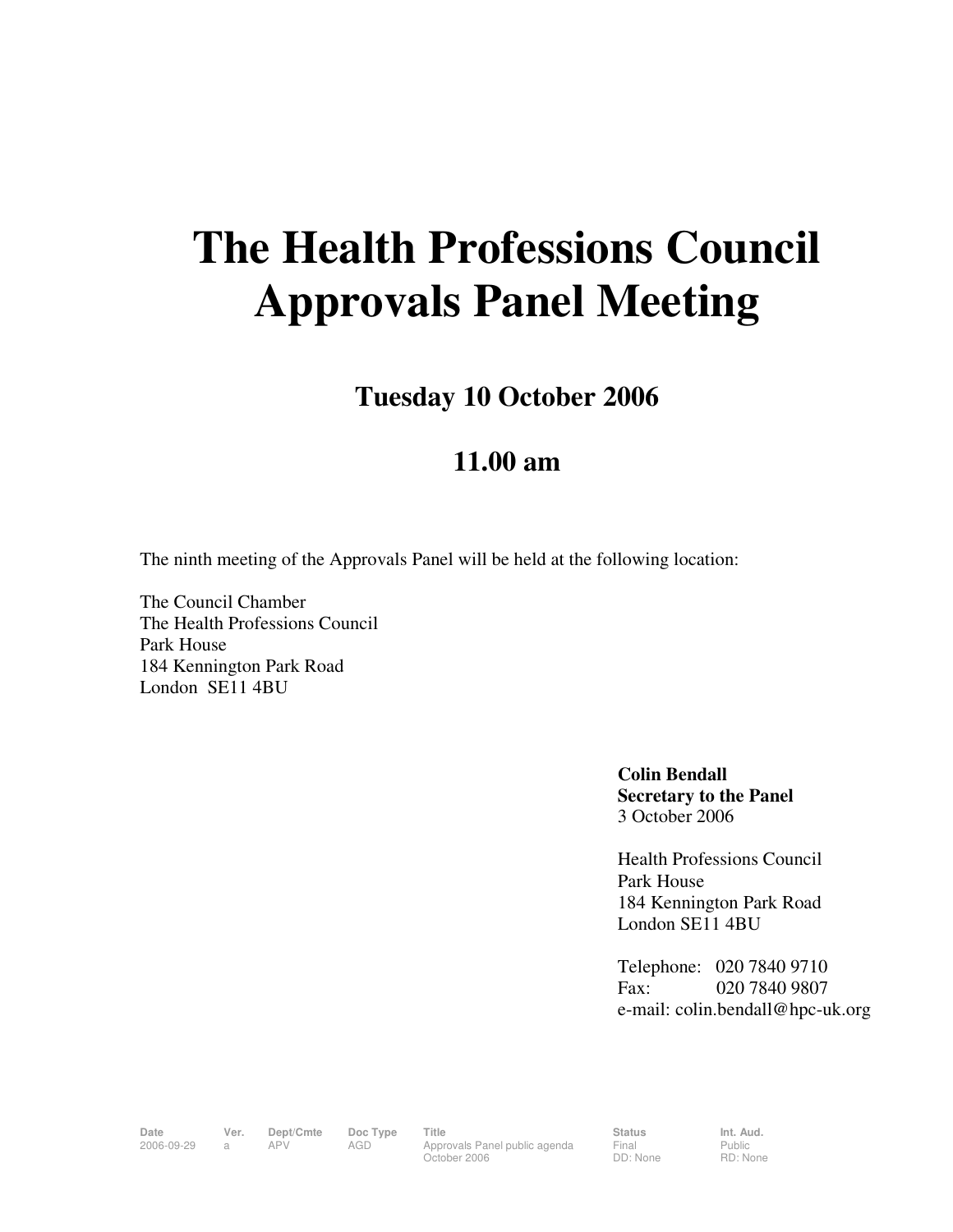| 1.  | <b>Agenda – Open to Members of the Public</b><br><b>Appointment of Panel Chairman</b><br>From Colin Bendall - Secretary to the Panel | Enclosure 1<br>Paper AP 63/06  |
|-----|--------------------------------------------------------------------------------------------------------------------------------------|--------------------------------|
| 2.  | <b>Approval of Agenda</b>                                                                                                            | Verbal                         |
| 3.  | Minutes of the Approvals Panel held on 5 September 2006<br>From Colin Bendall - Secretary to the Panel                               | Enclosure 2<br>Paper AP 64/06  |
| 4.  | <b>Matters Arising</b><br>From Colin Bendall - Secretary to the Panel                                                                | Enclosure 3<br>Paper AP 65/06  |
|     | <b>Items for Discussion/Approval</b>                                                                                                 |                                |
| 5.  | <b>Visitors' Reports</b><br>From Abigail Creighton - Education Manager                                                               | Enclosure 4<br>Paper AP 66/06  |
| 6.  | <b>Visitors' Report and Representations</b><br>From Abigail Creighton - Education Manager                                            | Enclosure 5<br>Paper AP 67/06  |
| 7.  | <b>Programme Approval</b><br>From Abigail Creighton - Education Manager                                                              | Enclosure 6<br>Paper AP 68/06  |
| 8.  | <b>Major/Minor Changes</b><br>From Abigail Creighton - Education Manager                                                             | Enclosure 7<br>Paper AP 69/06  |
| 9.  | <b>Major/Minor Changes: 2</b><br>From Abigail Creighton - Education Manager                                                          | Enclosure 8<br>Paper AP 70/06  |
| 10. | <b>HPC Annual Monitoring - Correction Paper</b><br>From Abigail Creighton - Education Manager                                        | Enclosure 9<br>Paper AP 71/06  |
| 11. | <b>HPC Annual Monitoring Audits for Approval</b><br>From Abigail Creighton - Education Manager                                       | Enclosure 10<br>Paper AP 72/06 |
| 12. | <b>HPC Annual Monitoring Audits for Approval: 2</b><br>From Abigail Creighton - Education Manager                                    | Enclosure 11<br>Paper AP 73/06 |
| 13. | <b>HPC Annual Monitoring Audits for Agreement</b><br>From Abigail Creighton - Education Manager                                      | Enclosure 12<br>Paper AP 74/06 |
|     | <b>Items to Note</b><br>None.                                                                                                        |                                |
|     | <b>Items for Information</b><br>None.                                                                                                |                                |
|     |                                                                                                                                      |                                |

## 14. **Any Other Business**  Previously Notified to and Agreed by the Chairman

October 2006

Final DD: None Public RD: None